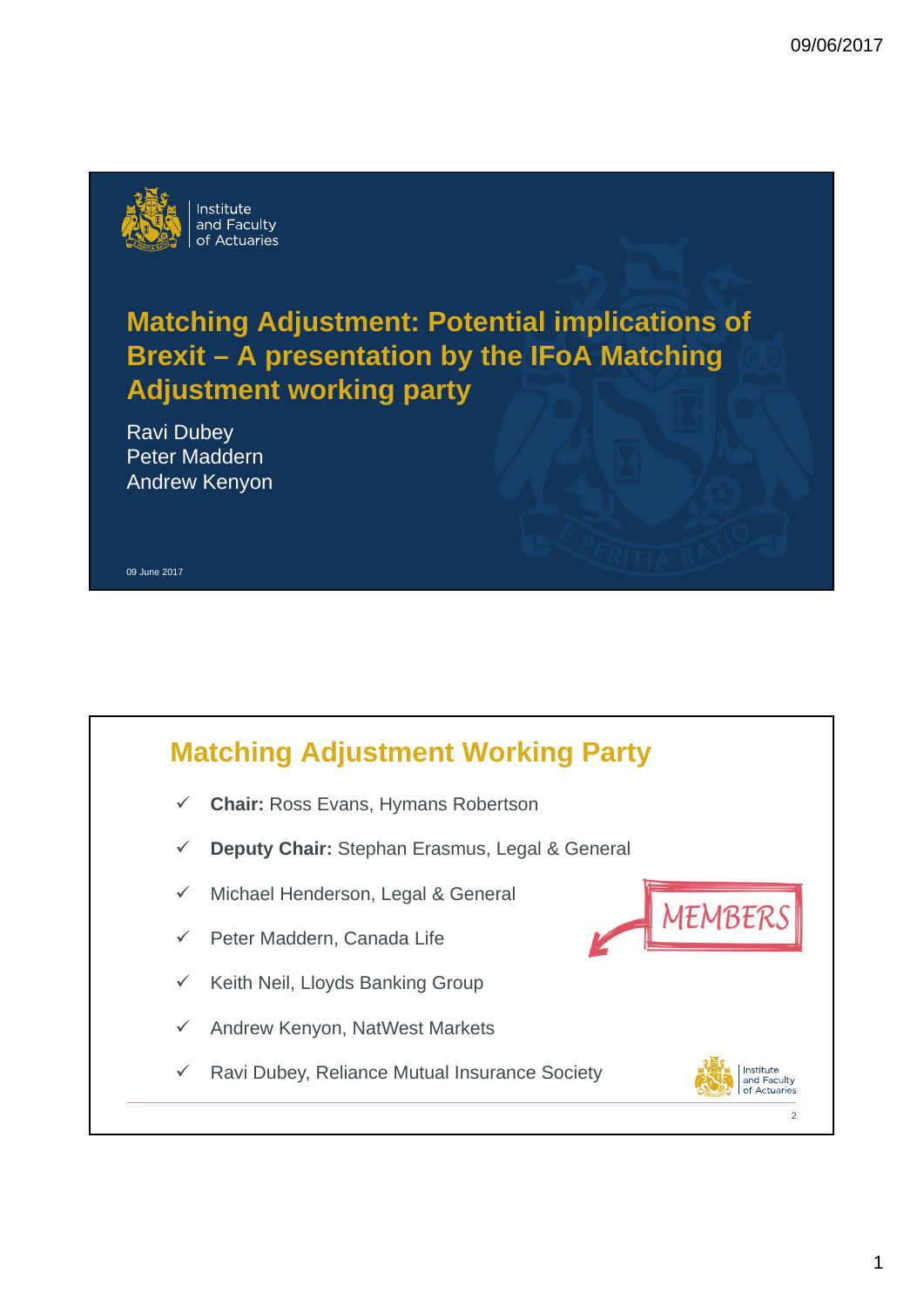$\overline{\mathbf{3}}$ 

Institute<br>and Faculty<br>of Actuaries

## **Agenda**

- The Matching Adjustment why is it such a big deal?
- What is the Matching Adjustment?
- Why are we still talking about it 18 months into Solvency II?
- Areas of the Matching Adjustment framework that are far from perfect
- Thoughts of the Working Party
- What's next ...

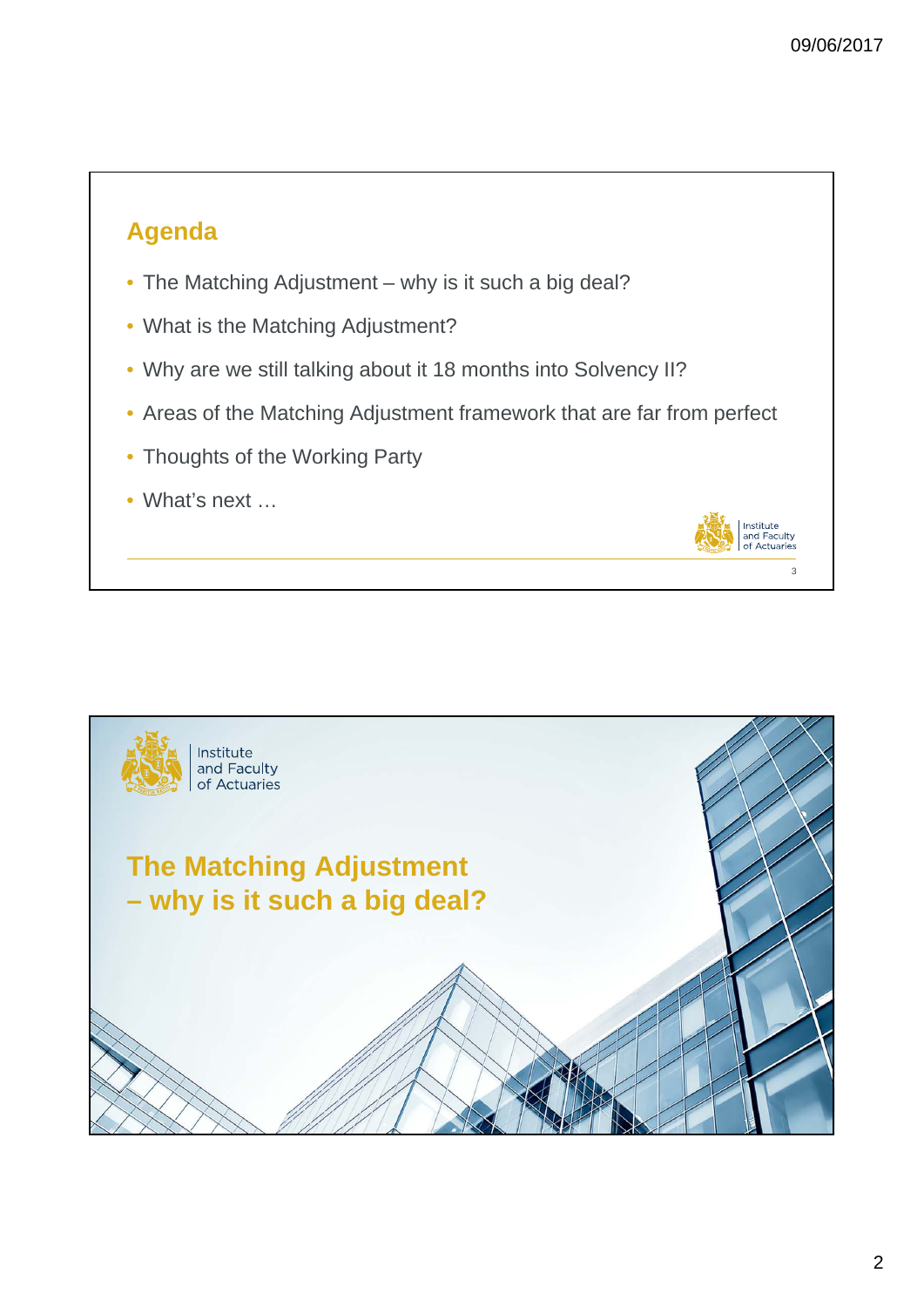## **Significant impact on insurance and pension de-risking**

- PRA calculates that the Matching Adjustment ("MA") is worth close to £60bn to the UK insurance industry
- With £2 trillion of pension scheme liabilities outstanding, MA could become worth significantly more over coming years
- Therefore crucial for insurers to deliver competitive/acceptable de-risking solutions to UK pension schemes

<sup>1</sup> Source: NatWest Markets Life Review, PRA Returns end-2015

#### **Companies applying a MA1**



## **Important for managing the insurer balance sheet**

- Matching Adjustment has a significant impact on key elements of the balance sheet
- It reduces liabilities by allowing a discount rate higher than risk-free
- Also reduces capital:
	- c.50% of credit spread risk capital
	- c.20% of longevity risk capital
- Overall effect is also to dampen balance sheet volatility

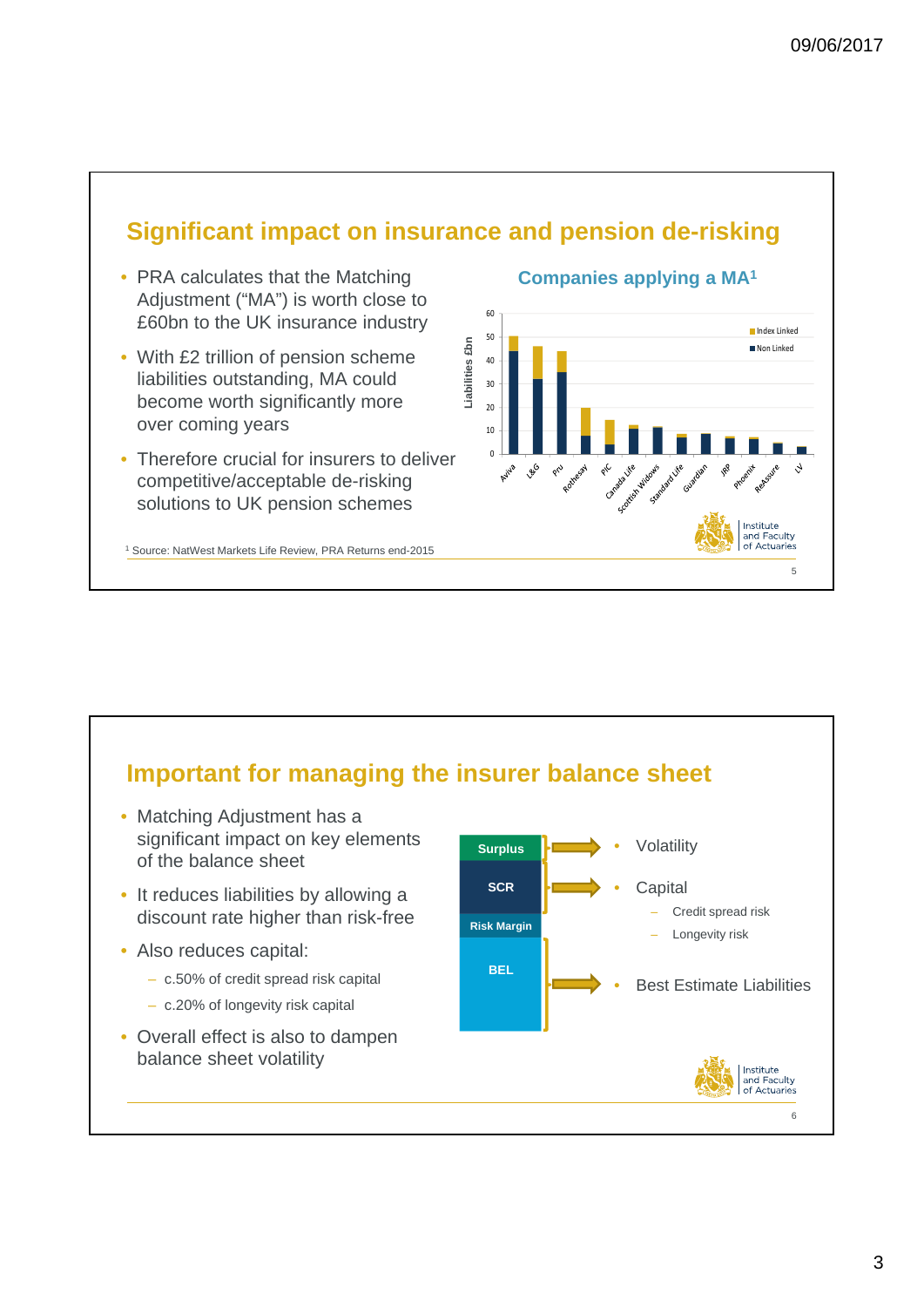

## **Background**

- Original draft of Solvency II rules required firms to value all their liabilities using riskfree rates
- However, it was argued that a cash flow matched buy and hold investment strategy would mean illiquidity premium could be earned on the matching assets, and this should be allowed for in liability valuation
- Restricted to certain asset and liability types
- EIOPA produces "fundamental spreads"
- Approval required

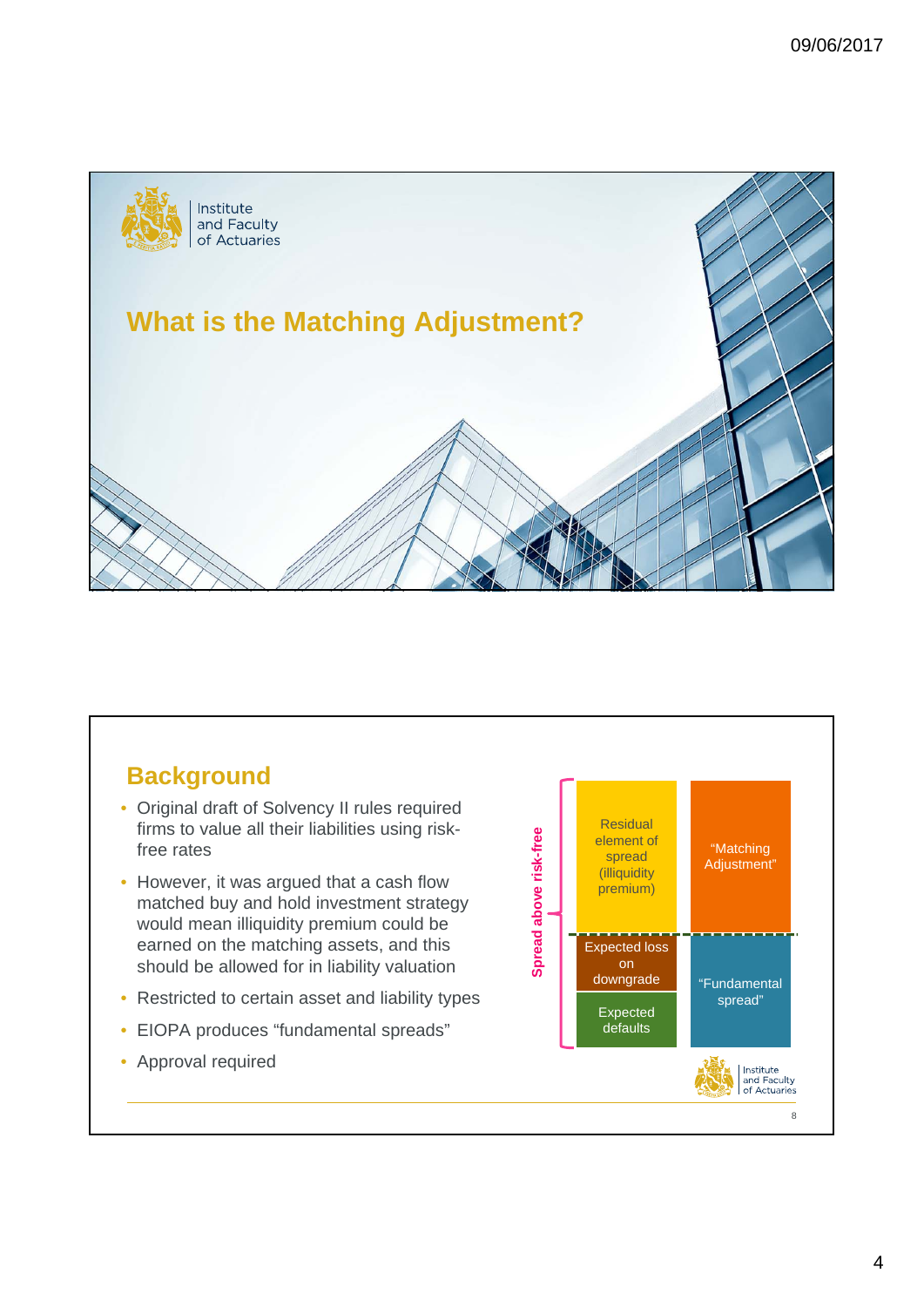## **Assets and liabilities subject to eligibility assessments**

| <b>MA rules (summary)</b> |                                                                                           |
|---------------------------|-------------------------------------------------------------------------------------------|
| Asset eligibility         | Bond-like, fixed cash flows                                                               |
|                           | No issuer optionality, unless sufficient compensation provided to replace lost cash flows |
| Liability eligibility     | No future premiums                                                                        |
|                           | Longevity, expenses, revision and minimal mortality risk only                             |
|                           | Policyholder options cannot exceed asset value                                            |
|                           | No splitting of liabilities below contract level                                          |
| Portfolio<br>management   | Buy-to-hold strategy, with restrictions on trading                                        |
|                           | Assets and liabilities managed separately to other business                               |
|                           | Close cash flow matching and currency matched                                             |
|                           | Other areas include e.g. surplus extraction and collateral management                     |
|                           | Institute<br>and Faculty<br>of Actuaries                                                  |
|                           |                                                                                           |

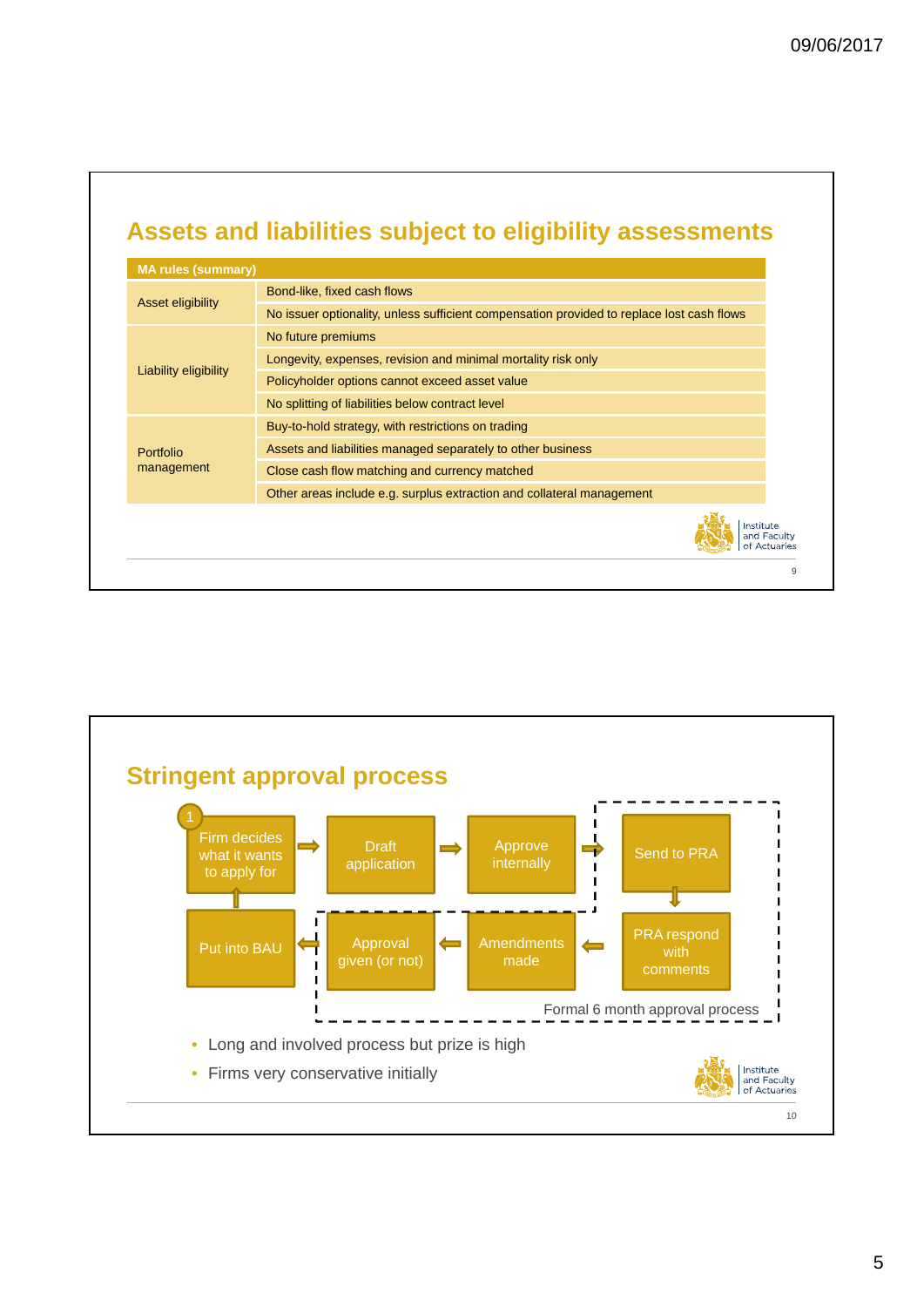

## **Theory now meets practice**

- Shifting focus from implementation to optimisation
- Complexity in a number of areas
- Interpretation not straightforward and varying between companies

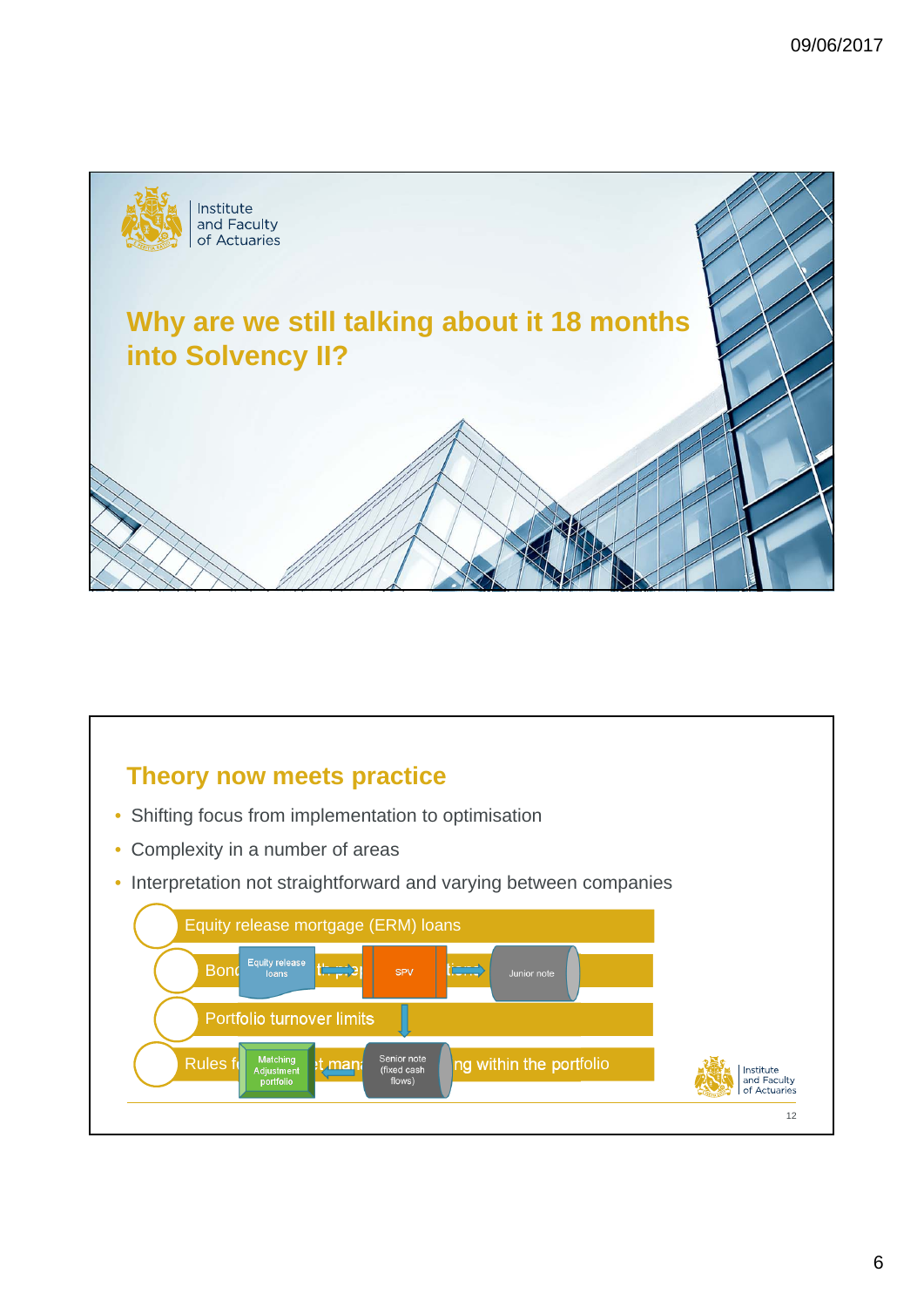

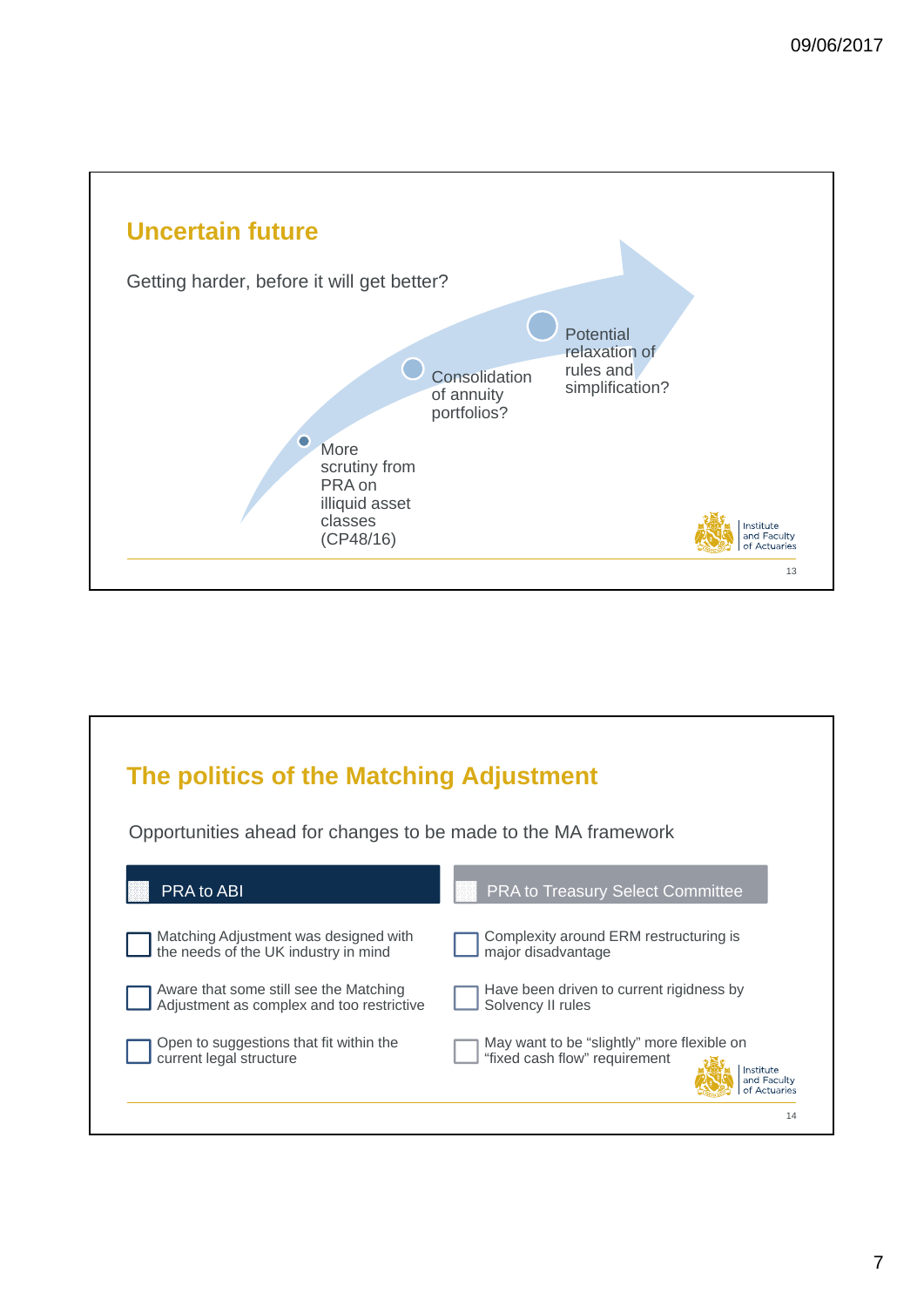

## **Case to answer – Assets**

| Asset eligibility        | Bond-like, fixed cash flows                                                                                                       |
|--------------------------|-----------------------------------------------------------------------------------------------------------------------------------|
|                          | No issuer optionality, unless sufficient compensation provided to replace lost cash flows                                         |
|                          | No future premiums.                                                                                                               |
| <b>Examples</b>          | Longevity, expenses, revision and minimal mortality risk only<br><b>Considerations</b><br>Possyndider options can                 |
| Equity release mortgages | <b>No soliting of liabilities before predictable cash flows</b><br>×                                                              |
| Perfeile                 | Assets and lisbilities man<br>Pre-payment risk<br>$\mathbf x$<br><b>Bonds and loans with</b> a flow matching and currency matched |
|                          | • Property price risk (NNEG) x<br>prepayment options and a choice of                                                              |
| Aporovais                | Approval from the PRA is a <b>Restructures permitted</b> to how the MA por                                                        |
|                          | <b>Approval reay take up to a Complexity / liquidity risk</b><br>×                                                                |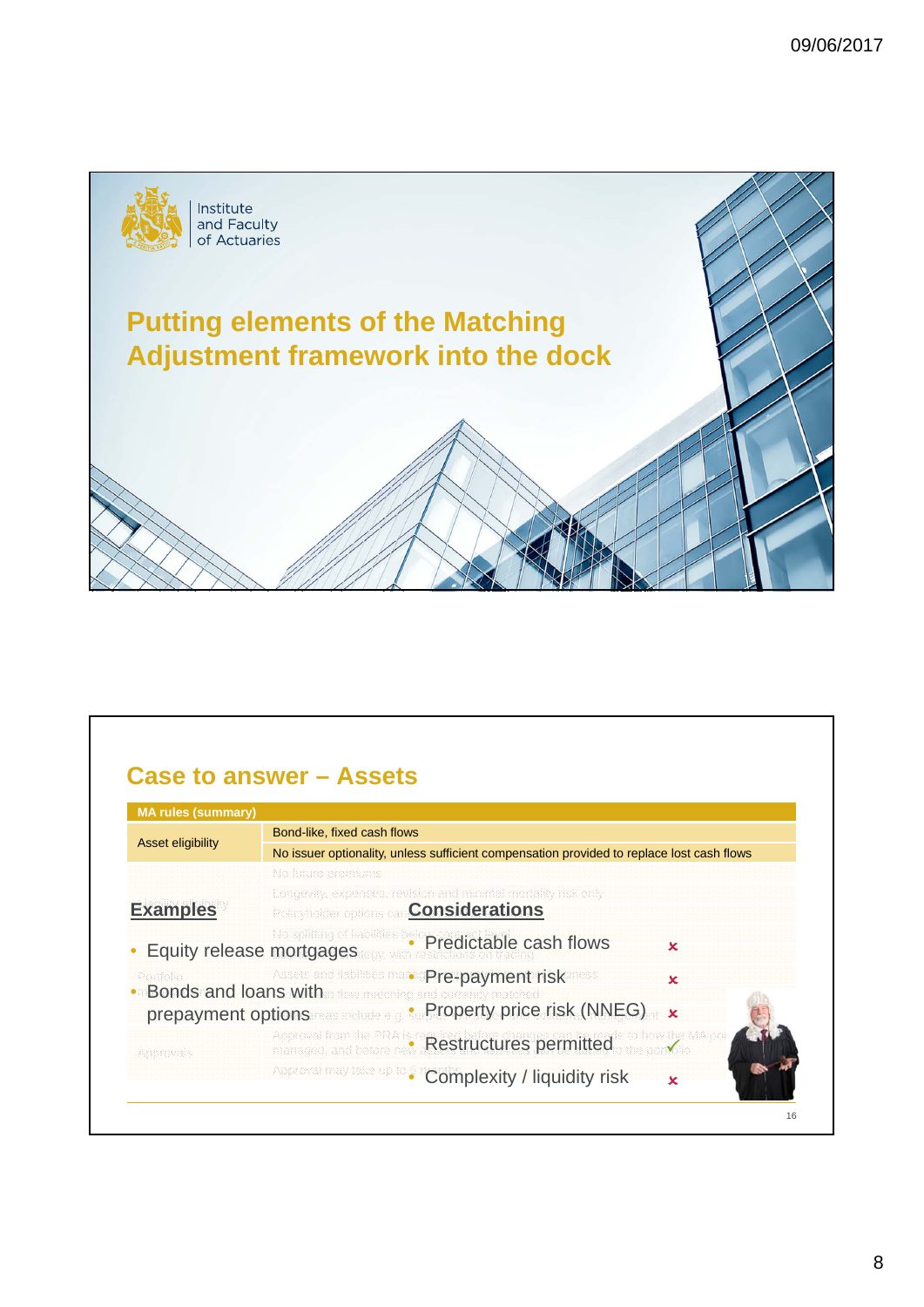

#### **Case to answer – Liabilities**  18 **MA rules (summary)** Asset eligibility Bond-like, fixed cash flows and cash flows and cash flows are set of the set of the set of t<br>No future premiums and cash flows are set of the set of the set of the set of the set of the set of the set of Longevity, expenses, revision and minimal mortality risk only measure the case of the cash flows Policyholder options cannot exceed asset value No splitting of liabilities below contract level more contract on the manner of the manner of the manner of the **Considerations** • Deferred premium products • Ill-health early retirement um products • Future premiums etirement • Morbidity risk  $\sum_{i=1}^{n}$ Approval from the PRA is required before changes can be made to how the MA portfolio is • Contract splitting  $\boldsymbol{\mathsf{x}}$ • Separate contracts Liability eligibility **Examples** benefits  $\overline{\mathbf{x}}$  $\overline{\mathbf{x}}$  $\overline{\mathbf{x}}$  $\checkmark$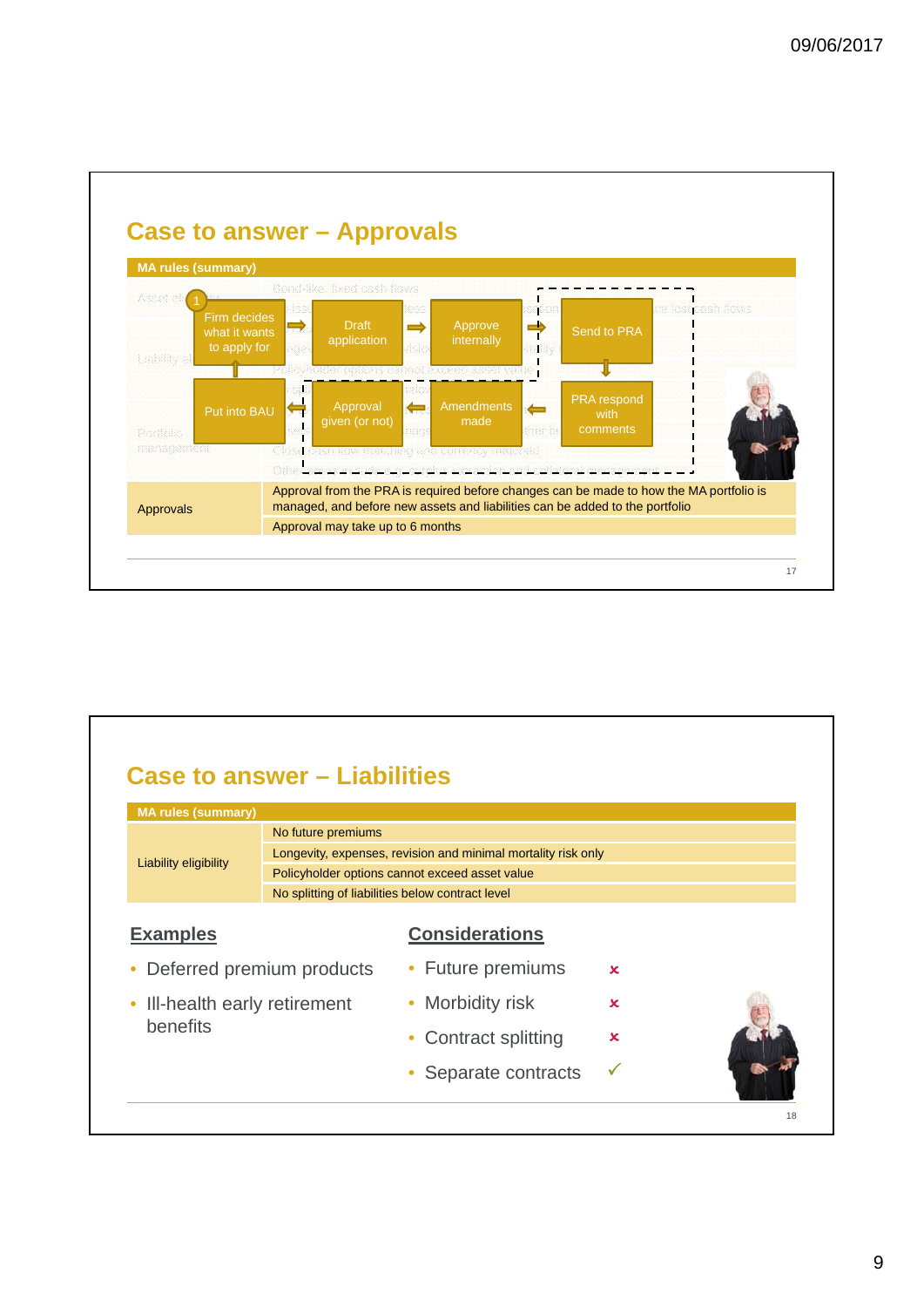

## **Lessons from further afield**

- More inclusive liability criteria predictability of cash flows is evaluated based on stress tests
- More relaxed hedging requirements capital can be held in respect of currency mismatch risk
- More flexibility in terms of grouping assets and liabilities for the purposes of satisfying matching tests
- Longer time horizons for restoring Matching Adjustment compliance

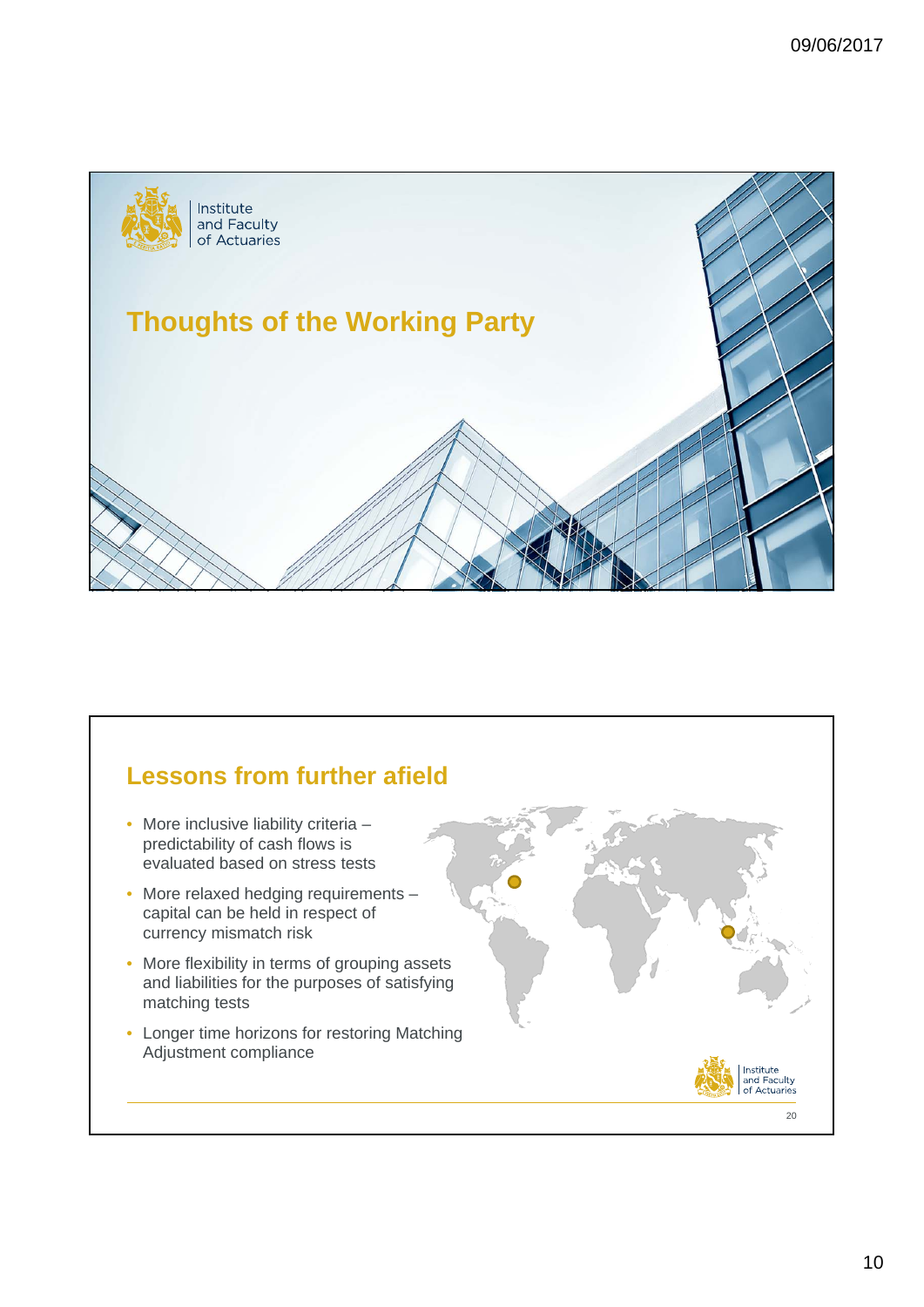